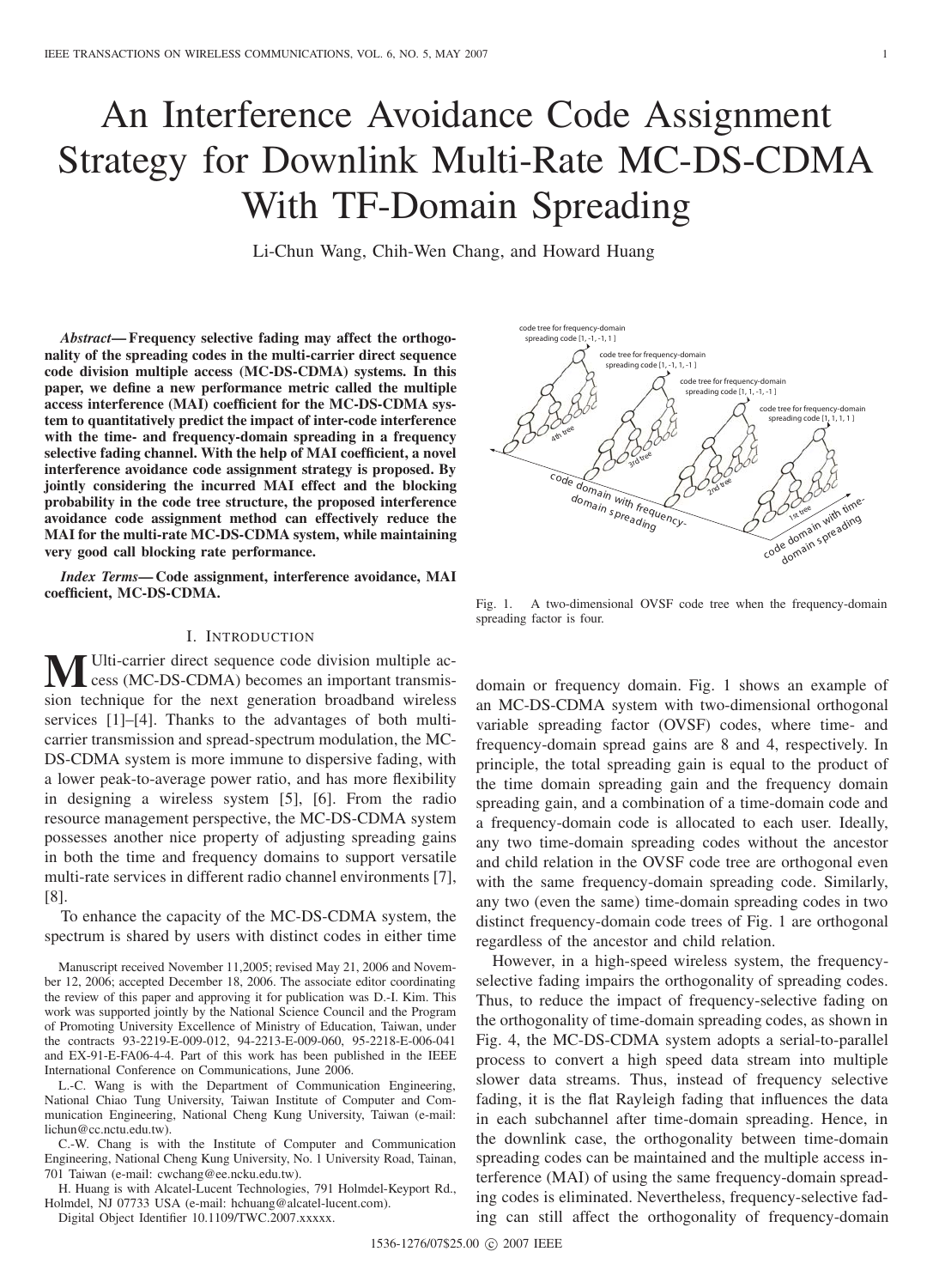Accordingly, a challenging issue arises: how can an MC-DS-CDMA system effectively assign a combination of frequency- and time-domain spreading codes for multi-rate users to avoid different amplitudes of MAI in a frequency selective fading channel. Another important concern for code assignment is to sustain the compactness of the tree structure of the OVSF codes for improving the call blocking performance. In this paper, we propose an interference avoidance code assignment strategy to consider both the MAI and call blocking performance simultaneously. The proposed interference avoidance code assignment strategy can reuse spreading codes in both the time and frequency domains to enhance capacity, while controlling the incurred MAI due to reusing the time-domain spreading codes. The key to the proposed interference avoidance code assignment scheme is the newly defined performance metric the *MAI coefficient*, which can quantitatively predict the incurred MAI before assigning a particular code. By choosing a code with the minimum incurred MAI in the multi-rate multiuser MC-DS-CDMA system, the signal quality can be improved significantly. Furthermore, the proposed code assignment strategy sustains the compactness of the code tree structure, thereby achieving very good call blocking rate performance. The literature survey for other code assignment techniques will be discussed in the next section.

The rest of this paper is organized as follows. In Section II, we provide a literature survey and introduce the twodimension OVSF code tree structure in the MC-DS-CDMA system with time and frequency domain spreading. In Section III, we introduce the signal model and analyze the MAI of the MC-DS-CDMA system. In Section IV, we define the performance metric *MAI coefficient*. In Section V proposes an interference avoidance code assignment strategy for the multi-rate MC-DS-CDMA system with TF-domain spreading. Numerical results are provided in Section VI. We give our concluding remarks in Section VII.

### II. LITERATURE SURVEY AND PROBLEM FORMULATION

### *A. Literature Survey*

In the literature, most code assignment techniques in the single carrier CDMA system were proposed without considering the impact of MAI. In [9]–[11], code assignment techniques were investigated with an aim to keep the code tree compact for the purpose of reducing the call blocking rate and the code reassignments in the single carrier CDMA system with OVSF codes. To eliminate the MAI in asynchronous MC-DS-CDMA, the interference-rejection and interference-free spreading codes were proposed in [12] and [13], respectively. In [14], [15], the authors proposed a code assignment strategy based on the dual quasi-orthogonal and Walsh codes to reduce the MAI in the MC-DS-CDMA systems. In [16], an MAIminimized signature waveforms was proposed to minimize the MAI for the MC-DS-CDMA systems. In the above MC-DS-CDMA systems, [12]–[16] all belong to MC-DS-CDMA with one-dimensional time-domain spreading.

For the MC-DS-CDMA system with time- and frequencydomain spreading, the authors in [8] proposed a novel twodimension (2D) OVSF codes with good properties of zero autocorrelation sidelobes and the zero cross-correlation functions. By changing the time- and frequency-domain spreading factors, the 2D OVSF codes in [8] can support multi-rate transmissions. However, the frequency diversity gain of the above mentioned 2D OVSF codes becomes different when transmitting signals at various data rates. One should note that the 2D OVSF codes in [8] and our proposed scheme, as shown in Fig. 1, can provide the same number of spreading codes for downlink transmission.

In this paper, we consider a downlink MC-DS-CDMA system with a constant frequency diversity gain. Furthermore, we investigate the MAI impact caused by reusing timedomain spreading codes in the MC-DS-CDMA, which is not considered in [8], [12]–[16].

### *B. Two-Dimensional OVSF Code Tree Structure for the MC-DS-CDMA System*

In the multi-rate MC-DS-CDMA system with TF-domain spreading, the OVSF code tree has a two-dimensional structure, as shown in Fig. 1. In the figure, the frequency-domain spreading factor is four and the time-domain spreading factor ranged between 1 to 8 depending on the requested data rates by users. The OVSF spreading code in either time domain or frequency domain can be constructed according to the rule of the one-dimension OVSF code [17]. Now we discuss the orthogonality of the codes in the two dimension OVSF code tree. To easy the illustration, we spread the 2-D code tree in Fig. 1 onto a plane as in Fig. 2. In the two-dimension OVSF code tree shown in Fig. 1, the total spreading factor is equal to  $SF_f \times SF_t$ , where  $SF_f = 4$  is the frequency domain spreading factor and  $SF_t = 1 \sim 8$  is the timedomain spreading factor, respectively. Thus, an OVSF code tree with the maximum spreading factor of 8 is copied four times for each associated frequency-domain spreading code. Denote  $C_{2^{l-1},n}^{(i)}$   $(n = 1, ..., 2^{(l-1)})$  the *n*-th code of the code group in the *l*-th layer associated with the *i*-th code tree, where the time-domain spreading factor  $SF_t = 1 \sim 2^{(l-1)}$  from the top layer  $(l = 1)$  to the bottom layer  $(l = 4)$  of the OVSF code tree. Ideally, any two codes in two frequency-domain code trees are orthogonal due to the orthogonal frequencydomain spreading codes. However, due to the frequencyselective fading, this condition may no longer be true. We say that two codes in the two dimensional OVSF code tree are *related codes* if they have an ancestor-descendant relationship in the time domain. For example,  $C_{4,1}^{(1)} = [ 1 1 1 1 1 ]$  and  $C_{8,1}^{(2)} = [$ 1 1 1 1 1 1 1 1 ]) are related codes, where  $C_{4,1}^{(1)}$  and  $C_{8,1}^{(2)}$  are associated with the frequency-domain spreading codes  $\begin{bmatrix} 1 & 1 & 1 \end{bmatrix}$ 1] and [1 1 -1 -1], respectively. Note that  $C_{4,1}^{(1)}$  will interfere  $C_{8,1}^{(2)}$  and vice versa.

### *C. Grid Representation of a 2-D Code Tree*

First, we introduce a grid representation of the code resource for the MC-DS-CDMA system with the time- and frequency-domain two-dimensional spreading. In the grid representation, the code resources are illustrated by a set of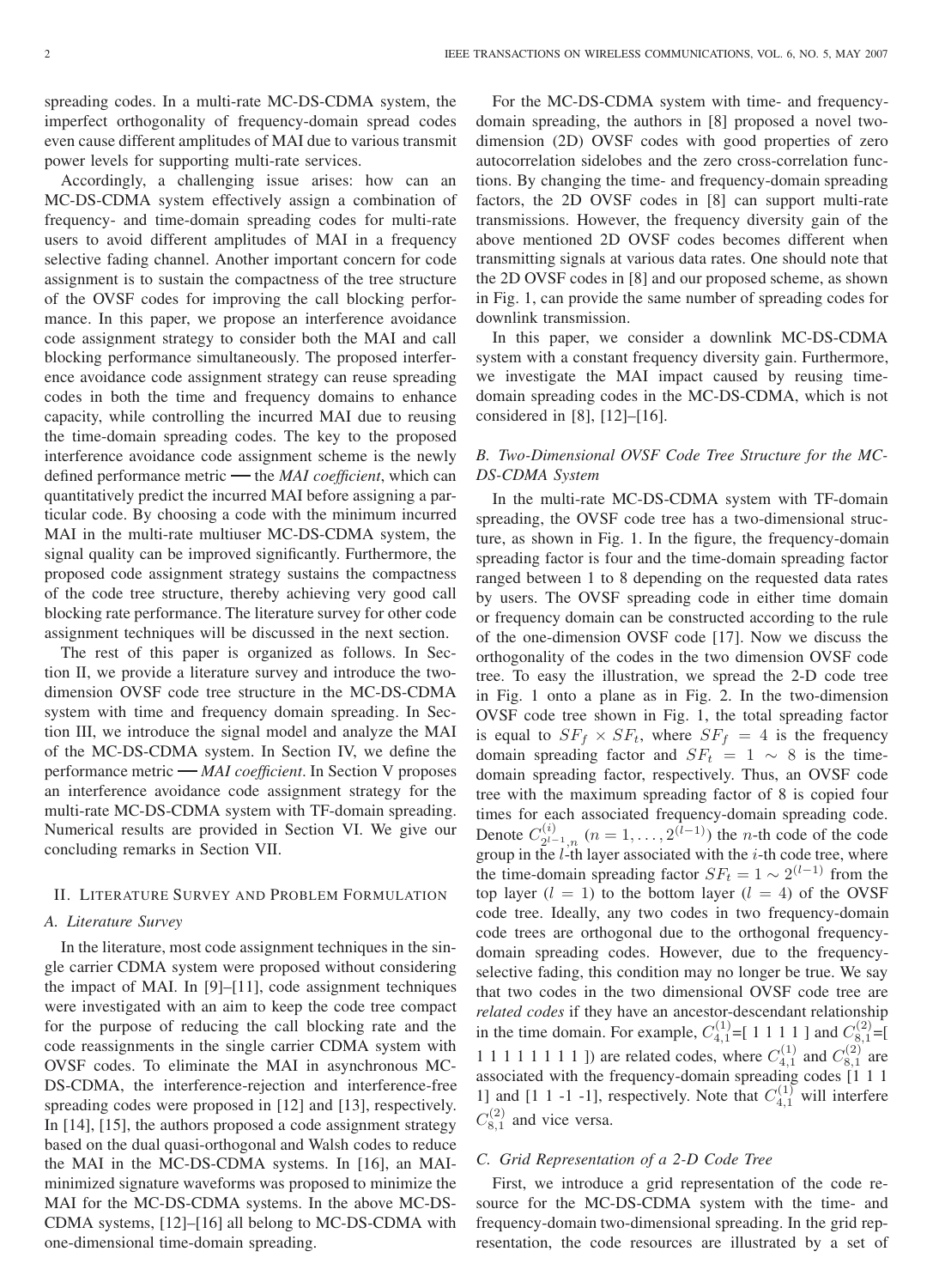

Fig. 2. An illustrating example of allocating a code with frequency-domain spreading factor  $M = 4$  and time-domain spreading factor  $SF = 8$  in the 2D code tree.

rectangles. Code channels with the same spreading factor  $SF_t$ can be represented by a set of equal-sized rectangles. The area of each rectangle is proportional to the transmission rate of the corresponding code channel (or inversely proportional to  $SF_t$ ). For the 2-D code tree of Fig. 2 with some allocated codes, the corresponding grid representation of available codes is shown in Fig. 3. In Figs. 2 and 3, the dark and the gray circles (squares) stand for the "used code" and "candidate code" with a requested code of  $SFt = 8$ , respectively. As shown in Fig. 3, the code channels with  $SF_t = 2$  at layer 2 are represented by a set of the largest equal-sized rectangles while code channels with  $SF<sub>t</sub> = 8$  at layer 4 are represented by the smallest equalsized rectangles, each of which is sized up to one quarter of the size of a rectangle with  $SF<sub>t</sub> = 2$ . The plot at the bottom of Fig. 3, an aggregate of the blocks of layer 2∼4 summarizes the total used and free code resources. Now, with the aid of the grip representation, we can clearly define the related codes as:

### *Related Codes* ≡ *The used codes positioned in the same column of the grip representation*(1).

For example,  $\{C_{8,8}^{(1)}, C_{2,2}^{(2)}, C_{2,2}^{(3)}, C_{8,8}^{(4)}\}$  seated in the most right column is a set of related codes. One should note that codes belong to the same set of related codes can interfere with each other.

### *D. Motivation*

Consider a scenario when a code with time-domain spreading factor  $SF = 8$  is requested. Clearly, the candidate codes for this request are  $\left\{C_{8,8}^{(1)}, C_{8,1}^{(3)}, C_{8,2}^{(3)}, C_{8,3}^{(3)}, C_{8,4}^{(3)}\right\}$  $,C_{8,1}^{(4)},C_{8,2}^{(4)},C_{8,3}^{(4)},C_{8,4}^{(4)},C_{8,5}^{(4)},C_{8,6}^{(4)},C_{8,7}^{(4)},C_{8,8}^{(4)}$ . According to the interferers of the allocated codes by observing the grid representation in Fig. 3, these candidate codes can be roughly classified into four groups as shown in Fig. 2. Specifically, Groups 1 to 4 are affected by the interference from the users with the allocated codes  $\left\{C_{2,2}^{(2)}, C_{2,2}^{(3)}\right\}$ ,  $\left\{C_{2,1}^{(1)}, C_{2,1}^{(2)}\right\},\$  $\left\{C_{4,3}^{(1)}, C_{2,2}^{(2)}, C_{2,2}^{(3)}\right\}$ , and  $\left\{C_{8,7}^{(1)}, C_{2,2}^{(2)}, C_{2,2}^{(3)}\right\}$ , respectively.

Then, an interesting question arise: how can an MC-DS-CDMA system pick a code from a 2-D code tree with



Fig. 3. The grid representation of Fig. 2 for the code resources in the MC-DS-CDMA system with time and frequency domain spreading.

less MAI, while maintaining a compact code tree structure to further achieve a lower call blocking probability? More importantly, the *potential* impact on the existing used codes should be taken into account for evaluating the candidacy of a code. There are two main challenges. First, the impact of the incurred MAI for a candidate code should be *predicted* before transmitting a signal. This MAI prediction scheme should not only be accurate but simple. Second, multi-rate users make the code assignment problem nontrivial since some high-rate users may request more channel resources. Thus, a 2-D code tree structure should be considered in the code assignment problem aiming to reduce the call blocking rate for multi-rate users.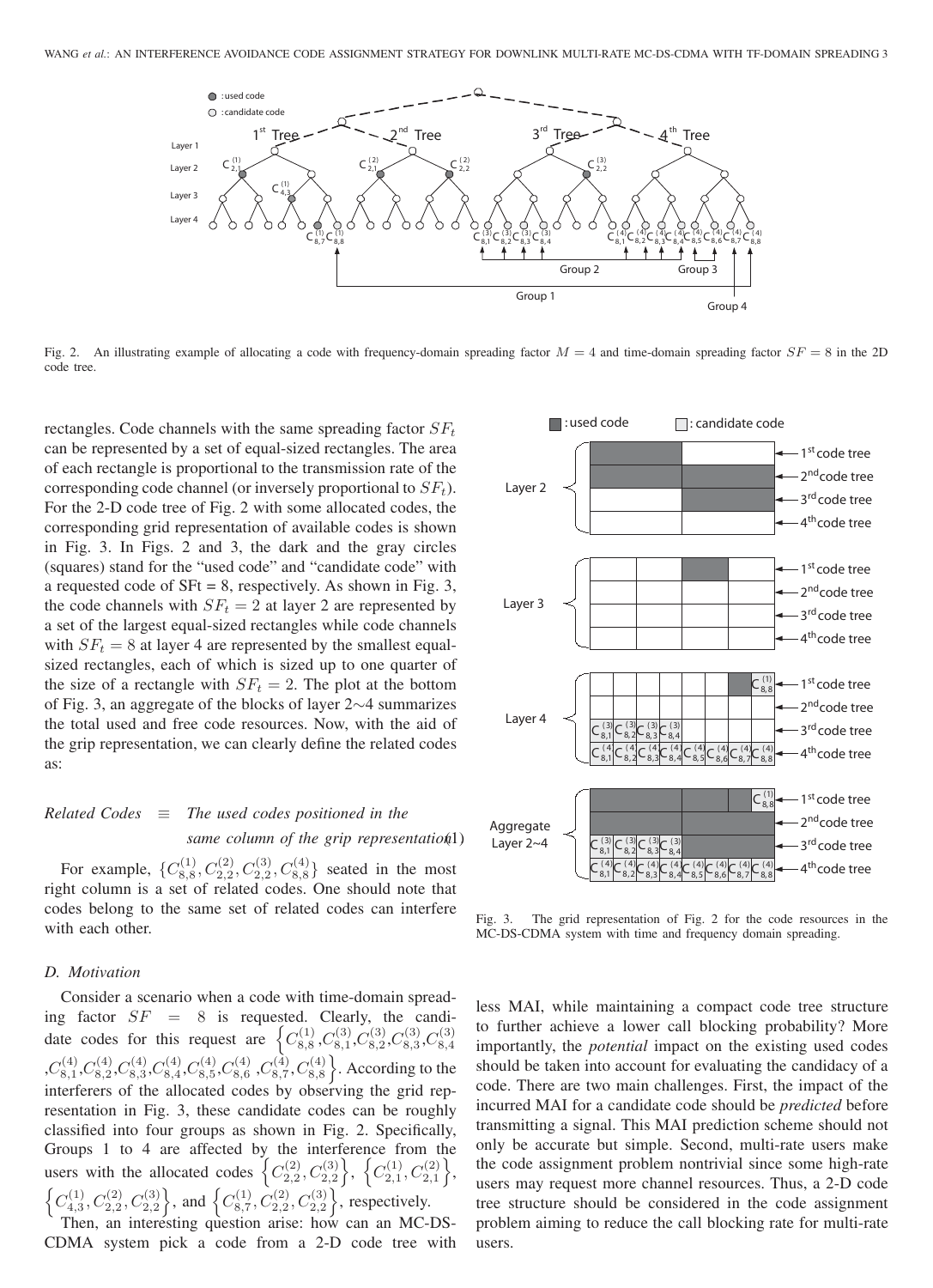Hence, we are motivated to propose a new performance metric, called the *MAI coefficient*, to quantitatively estimate the amount of the possible incurred MAI for the candidate codes. Moreover, based on the newly defined *MAI coefficient*, we propose a novel interference avoidance code assignment strategy for MC-DS-CDMA with time- and frequency-domain spreading, which can effectively reduce the impact of MAI and achieve low call blocking performance.

### III. SYSTEM MODEL

### *A. Transmitted Signal*

The transmitter structure in the MC-DS-CDMA system using both time- and frequency-domain spreading codes is shown in Fig. 4. First, the serial-to-parallel process reduces the subcarrier data rate by converting data streams with bit duration  $T_{b,k}^{(\mathbf{X})}$  into U reduced-rate parallel substreams with new bit duration  $T_k^{(\mathbf{X})} = UT_{b,k}^{(\mathbf{X})}$  for user k in group  $\mathbf{X} \in$ {**A**, **B**, **C**}, where each substream experiences a frequency flat (or non-dispersive) fading. Then the data in each substream are spread by a time domain spreading code  $g_k^{(\mathbf{X})}(t)$ . After being copied to  $M$  subcarriers, the data in each substream is multiplied by a frequency-domain spreading code  $\{c_k^{(\mathbf{X})}[j]\}.$ Note that in this case the frequency-domain spreading gain is M. The user group **X** is defined as follows. Let  $g_o(t)$  and  $c_o[j]$ be the time domain spreading code and the frequency-domain spreading code of the reference user, respectively. In principle, any two users should at least use one orthogonal spreading code in either time or frequency domain to distinguish from one to another. Therefore, similar to [7], we categorize the interfering users into three groups:

(1) group 
$$
\mathbf{A} : \begin{cases} \frac{1}{T_o} \int_0^{T_o} g_k^{(\mathbf{A})}(t) g_o(t) dt \neq 0 \\ \frac{1}{M} \sum_{j=1}^M c_k^{(\mathbf{A})}[j] c_o[j] = 0 \end{cases}
$$
  
\n(1) group  $\mathbf{B} : \begin{cases} \frac{1}{T_o} \int_0^{T_o} g_k^{(\mathbf{B})}(t) g_o(t) dt = 0 \\ \frac{1}{M} \sum_{j=1}^M c_k^{(\mathbf{B})}[j] c_o[j] \neq 0 \end{cases}$   
\n(1) group  $\mathbf{C} : \begin{cases} \frac{1}{T_o} \int_0^{T_o} g_k^{(\mathbf{C})}(t) g_o(t) dt = 0 \\ \frac{1}{M} \sum_{j=1}^M c_k^{(\mathbf{C})}[j] c_o[j] = 0 \end{cases}$ 

One should note that the above grouping of users is only valid for the downlink MC-DS-CDMA system. Also, group A will disappear and groups B and C will be blended into one group when using a single frequency-domain spreading code with all chips equal to one for all users. In that case, the system capacity will be largely reduced.

The transmitted signal of user k in group  $X \in \{A, B, C\}$ can be expressed as

$$
s_k^{(\mathbf{X})}(t) = \sum_{i=1}^{U} \sum_{j=1}^{M} \sqrt{\frac{2P_k^{(\mathbf{X})}}{M}} b_{k,i}^{(\mathbf{X})}(t) g_k^{(\mathbf{X})}(t) c_k^{(\mathbf{X})}[j] \times \cos(2\pi f_{i,j} t + \varphi_{k,i,j}^{(\mathbf{X})}) ,
$$
 (2)



Fig. 4. The transmitter structure of the MC-DS-CDMA using time- and frequency-domain spreading codes.

where  $P_k^{(\mathbf{X})}$ ,  $\{f_{i,j}\}\$  and  $\{\varphi_{k,i,j}^{(\mathbf{X})}\}\$  represent the transmitted power, the j-th subcarrier frequency and the initial phase in the *i*-th substream, respectively. Note that as in [18], the spectrum of the considered MC-DS-CDMA system is overlapped and any two adjacent subcarriers are separated by a minimum distance to preserve the orthogonality in the frequency domain. The waveform of the  $i$ -th substream  $b_{k,i}^{(\mathbf{X})}(t) = \sum_{h=-\infty}^{\infty} b_{k,i}^{(\mathbf{X})}[h] P_{T_k^{(\mathbf{X})}}(t-hT_k^{(\mathbf{X})})$  contains a rectangular pulses of duration  $T_k^{(\mathbf{X})}$ , where  $b_{k,i}^{(\mathbf{X})}[h] = \pm 1$  with equal probability. The time domain spreading code  $g_k^{(\mathbf{X})}(t) =$  $\sum_{\ell=-\infty}^{\infty} g_k^{(\mathbf{X})} [\ell] P_{T_c}(t-\ell T_c)$  represents the chip sequence of the rectangular pulses of duration  $T_c$ , where  $g_k^{(\mathbf{X})}[\ell] = \pm 1$ with equal probability. Note that the time domain spreading factor of user k in the group **X** is  $G_k^{(\mathbf{X})} = T_k^{(\mathbf{X})} / T_c$ .

### *B. Received Signal*

The impact of non-orthogonality of time- and frequencydomain spreading codes in the frequency selective fading channel will cause the multi-access interference on the received signal. Consider the downlink transmission in a single cell without power control and assume that each subcarrier experiences the flat Rayleigh fading. In such an environment, this kind of MAI will impact the desired user via the desired user's propagation path. Thus, the amount of path loss and fading of the multi-access interference will be equal to that of the the reference user. Thus, similar to [14]–[16], the impact of path loss is neglected in the analytical model for simplicity. Then, the received signal of the reference user (denoted by  $r_o$ ) can be expressed as:

$$
r_o(t) = \sum_{i=1}^{U} \sum_{j=1}^{M} \sqrt{\frac{2P_o}{M}} \alpha_{i,j} b_{o,i}(t) g_o(t) c_o[j] \cos(2\pi f_{i,j} t + \phi_{i,j})
$$
  
+ 
$$
\sum_{\mathbf{X} \in \{\mathbf{A}, \mathbf{B}, \mathbf{C}\}} \sum_{k=1}^{K_{\mathbf{X}}} \sum_{i=1}^{U} \sum_{j=1}^{M} \sqrt{\frac{2P_k^{(\mathbf{X})}}{M}} \alpha_{i,j} b_{k,i}^{(\mathbf{X})}(t) g_k^{(\mathbf{X})}(t)
$$
  

$$
\times c_k^{(\mathbf{X})}[j] \cos(2\pi f_{i,j} t + \phi_{i,j}) + n(t) , \qquad (3)
$$

where  $\alpha_{i,j}$  is the channel amplitude for the j-th subcarrier of the *i*-th substream;  $K_{\mathbf{X}}$  is the number of users in the group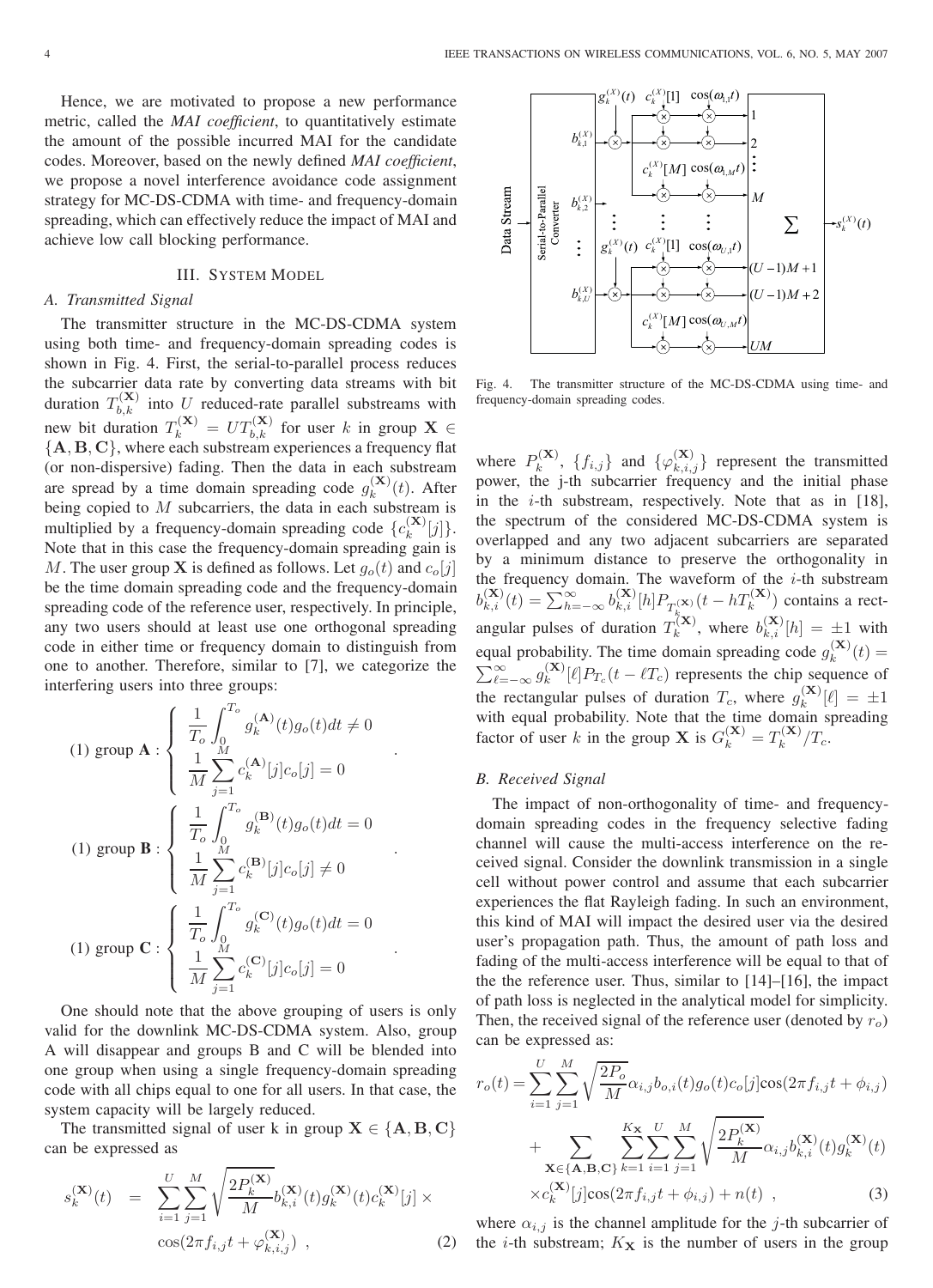$X$ ; and  $n(t)$  is the white Gaussian noise with double-sided power spectrum density of  $N_0/2$ . In (3),  $\phi_{i,j} = \varphi_{i,j} + \psi_{i,j}$ is uniformly distributed in [0,  $2\pi$ ), where  $\psi_{i,j}$  is the channel's phase of the *i*-th subcarrier in the *j*-th substream. As in [18], [19], the subcarriers carrying the same data bit ( $\alpha_{i,1} \sim \alpha_{i,M}$ ) are assumed to experience independent flat Rayleigh fading channels.

The receiver structure of the MC-DS-CDMA using timedomain and frequency-domain spreading codes is shown in Fig. 5. Without loss of generality, let the bit of interest be the first bit in the s-th substream of the reference user (denoted by  $b_{o,s}[0]$ ). After time domain despreading, the output signal for the reference user in the  $v$ -th subcarrier of the  $s$ -th substream can be expressed as:

$$
Y_{o,s,v} = \int_0^{T_o} r_o(t) \beta_{s,v} g_o(t) c_o[v] \cos(2\pi f_{s,v} t + \phi_{s,v}) dt
$$
  
=  $\sqrt{\frac{P_o}{2M}} T_o \left\{ b_{o,s}[0] \alpha_{s,v} \beta_{s,v} + \sum_{\mathbf{X} \in \{\mathbf{A}, \mathbf{B}, \mathbf{C}\}} \sum_{k=1}^{K_{\mathbf{X}}} I_{k,s,v}^{(\mathbf{X})} + n_{s,v} \right\},$  (4)

where  $P<sub>o</sub>$  and  $T<sub>o</sub>$  are the transmitted power and the bit duration of the reference user, respectively;  $\beta_{s,v}$  is the weights for a certain combining scheme;  $I_{k,s,v}^{(\mathbf{X})}$  denotes the MAI induced from user  $k$  of group **X** to the v-th subcarrier of the s-th substream of the reference user; and  $n_{s,v}$  is the white Gaussian noise with zero mean and variance of  $\frac{|\beta_{o,s,v}|^2}{2}(\frac{E_o}{MN_0})^{-1}$ , where  $E_o = P_o T_o$  is the bit energy of the reference user. The MAI terms  $I_{k,s,v}^{(\mathbf{X})}$  in (4) can be expressed as

$$
I_{k,s,v}^{(\mathbf{X})} = \sqrt{\frac{P_k^{(\mathbf{X})}}{P_o}} \frac{\alpha_{s,v}\beta_{s,v}c_k^{(\mathbf{X})}[v]c_o[v]}{T_o} \int_0^{T_o} b_{k,s}^{(\mathbf{X})}(t) \times g_k^{(\mathbf{X})}(t)g_o(t)dt
$$
\n(5)

Then combining M subcarriers, the decision variable of  $b_{o,s}[0]$ for the reference user becomes

$$
Y_{o,s} = \sum_{v=1}^{M} Y_{o,s,v} \quad , \tag{6}
$$

where  $Y_{o,s,v}$  is given in (4).

### IV. IMPACT OF MAI

In this section, we analyze the effect of MAI in the multirate MC-DS-CDMA system. To calculate  $I_{k,s,v}^{(\mathbf{X})}$ , we need to further consider two scenarios according to the relation between  $T_o$  (the bit duration of the reference user) and  $T_k^{(\mathbf{X})}$ (the bit duration of the interfering user  $k$  in group **X**).

### *A. MAI From High Data Rate Users*  $(T_o > T_k^{(\mathbf{X})})$  *:*

In this case, we let  $L_k^{(\mathbf{X})} = T_o/T_k^{(\mathbf{X})}$  be the ratio of bit duration of the desired users to the interfering user of group  $X \in \{A, B, C\}$ , where  $L_k^{(X)}$  is a positive integer. Then we



Fig. 5. The receiver structure of the MC-DS-CDMA using time- and frequency-domain spreading codes.

can rewrite (5) as

$$
I_{k,s,v}^{(\mathbf{X})} = \sqrt{\frac{P_k^{(\mathbf{X})}}{P_o}} \frac{\alpha_{s,v} \beta_{s,v} c_k^{(\mathbf{X})} [v] c_o [v]}{T_o} \int_0^{T_o} b_{k,s}^{(\mathbf{X})}(t) g_k^{(\mathbf{X})}(t) g_o(t) dt
$$
  

$$
= \sqrt{\frac{P_k^{(\mathbf{X})}}{P_o}} \frac{\alpha_{s,v} \beta_{s,v} c_k^{(\mathbf{X})} [v] c_o [v]}{L_k^{(\mathbf{X})} T_k^{(\mathbf{X})}} \sum_{\ell=0}^{L_k^{(\mathbf{X})}-1} b_{k,s}^{(\mathbf{X})} [\ell] \times
$$
  

$$
\int_0^{T_k^{(\mathbf{X})}} g_k^{(\mathbf{X})}(t) g_o(t) dt .
$$
 (7)

According to the definition of user group in Section II-A, the time-domain spreading codes of users in groups  $\bf{B}$  and  $\bf{C}$  are orthogonal to the reference user, i.e.  $\int_0^{T_k^{(B)}} g_k^{(B)}(t)g_o(t)dt =$ 0 and  $\int_0^{T_k^{(c)}} g_k^{(c)}(t) g_o(t) dt = 0$ . Hence, we have  $I_{k,s,v}^{(B)} =$  $I_{k,s,v}^{(\mathbf{C})} = 0$ . Recall that  $b_{k,s}^{(\mathbf{C})}[\ell] = \pm 1$  with equal probability. Thus, for OVSF codes, we can have

$$
\frac{b_{k,s}^{(\mathbf{C})}[\ell]}{T_k^{(\mathbf{A})}} \int_0^{T_k^{(\mathbf{A})}} g_k^{(\mathbf{A})}(t) g_o(t) dt = \pm 1
$$
\n(8)

with equal probability. Consequently, (7) can be expressed as

$$
I_{k,s,v}^{(\mathbf{A})} = \sqrt{\frac{P_k^{(\mathbf{A})}}{P_o}} \frac{\alpha_{s,v}\beta_{s,v}c_k^{(\mathbf{A})}[v]c_o[v]}{L_k^{(\mathbf{A})}} \sum_{\ell=0}^{L_k^{(\mathbf{A})}-1} \Delta[\ell], (9)
$$

where  $\Delta[\ell] = \pm 1$  with equal probability.

## *B. MAI From Low Data Rate Users*  $(T_o \leq T_k^{(\mathbf{X})})$  :

In this case, we express  $I_{k,s,v}^{(\mathbf{X})}$  as

$$
I_{k,s,v}^{(\mathbf{X})} = \sqrt{\frac{P_k^{(\mathbf{X})}}{P_o}} \frac{\alpha_{s,v}\beta_{s,v}c_k^{(\mathbf{X})}[v]c_o[v]}{T_o} \int_0^{T_o} b_{k,s}^{(\mathbf{X})}(t)g_k^{(\mathbf{X})}(t)g_o(t)dt
$$

$$
= \sqrt{\frac{P_k^{(\mathbf{X})}}{P_o}} \frac{\alpha_{s,v}\beta_{s,v}c_k^{(\mathbf{X})}[v]c_o[v]}{T_o} b_{k,s}^{(\mathbf{X})}[0] \times
$$

$$
\int_0^{T_o} g_k^{(\mathbf{X})}(t)g_o(t)dt .
$$
(10)

Similar to the case of MAI from high data rate users, we have  $I_{k,v}^{(B)} =$  $I_{k,v}^{(\mathbf{C})} = 0$  and

$$
\frac{b_{k,s}^{(\mathbf{X})}[0]}{T_o} \int_0^{T_o} g_k^{(\mathbf{A})}(t) g_o(t) dt = \pm 1 .
$$
 (11)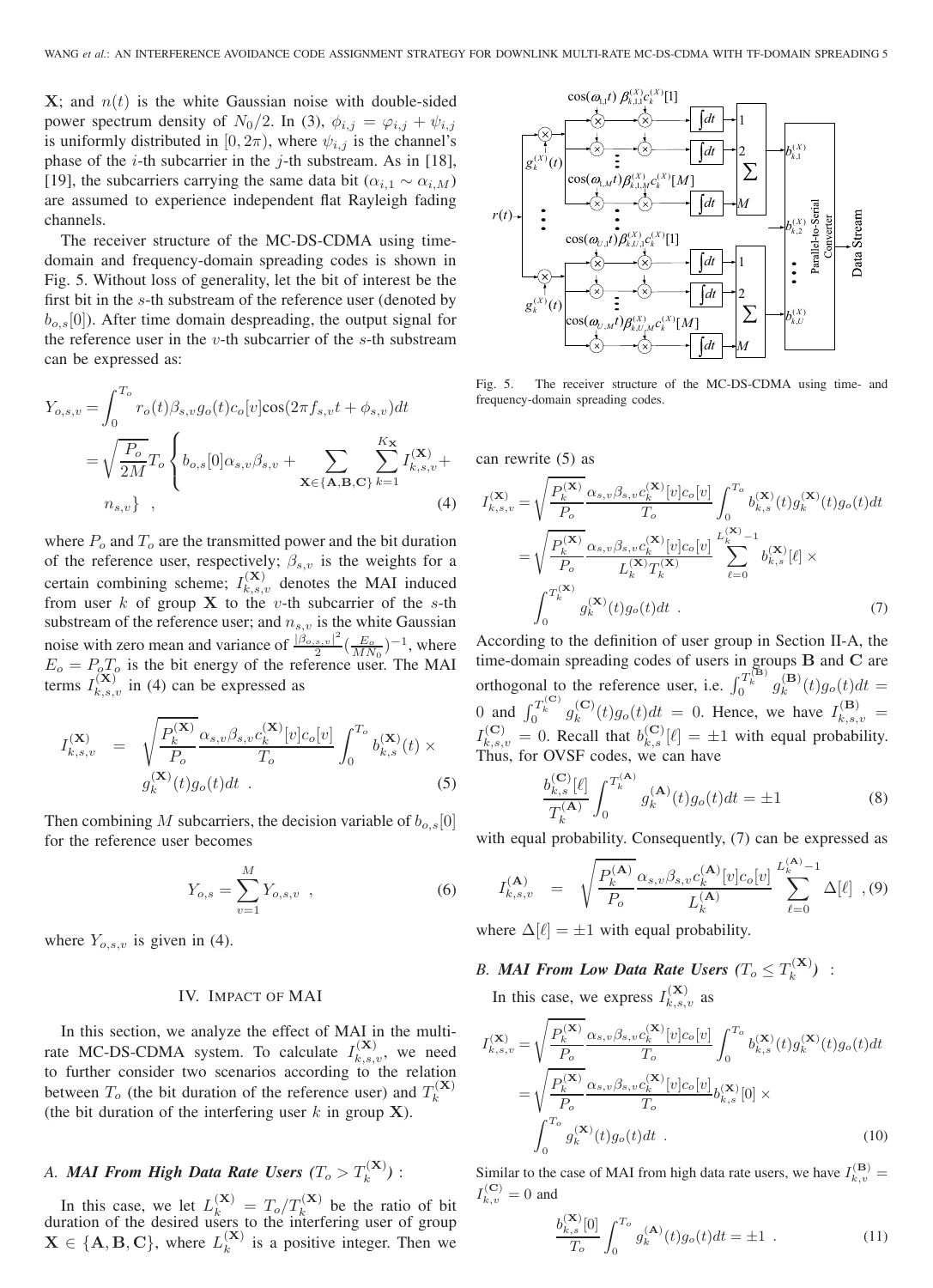It follows that

$$
I_{k,s,v}^{(\mathbf{A})} = \sqrt{\frac{P_k^{(\mathbf{A})}}{P_o}} \alpha_{s,v} \beta_{s,v} c_k^{(\mathbf{A})} [v] c_o[v] \Delta[0] , \quad (12)
$$

where  $\Delta[0]$  is defined in (9). Note that (12) is the special case of (9). Specifically, we can obtain (12) by letting  $L_k^{(A)} = 1$  in (9).

Assuming maximum ratio combining, the combining weights are given by  $\beta_{s,v} = \alpha_{s,v}^*$ . Substituting (4), (9), and  $(12)$  into  $(6)$ , we obtain

$$
Y_{o,s} = \sum_{v=1}^{M} Y_{o,s,v}
$$
  
=  $\sqrt{\frac{P_o}{2M}} T_o \left\{ b_{o,s} [0] \sum_{v=1}^{M} |\alpha_{s,v}|^2 + \sum_{v=1}^{M} \sum_{k=1}^{K_A} \sum_{\ell=0}^{L_A^{(A)}-1} \right\}$   
 $\sqrt{\frac{P_k^{(A)}}{P_o}} \frac{|\alpha_{s,v}|^2 c_k^{(A)} [v] c_o [v]}{L_k^{(A)}} \Delta[\ell] + \sum_{v=1}^{M} n_{s,v} \right\}$ . (13)

Assume that the MAI can be approximated by a zero mean Gaussian distributed random variable. Then the decision variable  $Y_{o,s}$  normalized by  $\sqrt{P_o/2MT_o}$  is modelled by a Gaussian random variable with mean

$$
E[Y_{o,s}] = b_{o,s}[0] \sum_{v=1}^{M} |\alpha_{s,v}|^2
$$
 (14)

and variance

$$
Var[Y_{o,s}] = \sum_{v=1}^{M} \sum_{k=1}^{K_{\mathbf{A}}} \sum_{\ell=0}^{L_{k}^{(\mathbf{A})}-1} Var \left[ \sqrt{\frac{P_{k}^{(\mathbf{A})}}{P_{o}}} \frac{|\alpha_{s,v}|^{2} c_{k}^{(\mathbf{A})} [v] c_{o}[v]}{L_{k}^{(\mathbf{A})}} \times \Delta[\ell] \right] + \frac{1}{2} (\frac{E_{o}}{MN_{0}})^{-1} \sum_{v=1}^{M} |\alpha_{s,v}|^{2}
$$

$$
= \sum_{v=1}^{M} \sum_{k=1}^{K_{\mathbf{A}}} \sum_{\ell=0}^{L_{k}^{(\mathbf{A})}-1} \frac{P_{k}^{(\mathbf{A})}}{P_{o}} \frac{|\alpha_{s,v}|^{4}}{(L_{k}^{(\mathbf{A})})^{2}} + \frac{1}{2} (\frac{E_{o}}{MN_{0}})^{-1} \sum_{v=1}^{M} |\alpha_{s,v}|^{2} . \tag{15}
$$

Define the received  $E_b/N_0$  (denoted by  $\gamma$ ) as (16), where  $R_o$ and  $R_k^{(A)}$  are the transmission rates of the reference user and user k in group **A**, respectively. Note that  $E_0/N_0$  denotes the reference user's transmitting signal-to-noise ratio per bit.  $E_o = P_o T_o$  and  $N_0 = P_N T_c$ , where  $P_o$  and  $P_N$  are the transmission power of the reference user and the noise power. As in [14], [20], [21],  $R_k^{(A)}/R_o = P_k^{(A)}/P_o$ . That is, a highrate user needs more power.

### *C. MAI Coefficient*

In order to quantize the MAI imposed on each code channel, we define a new performance metric *MAI coefficient*. In the considered single cell in downlink transmissions, all the interferers experience the same fading channel as the reference user. The only difference between these interferers are the volumes of interference they produce. Now, lets rewrite the MAI term of  $\gamma$  in (16) as

$$
\sum_{k=1}^{K_{\mathbf{A}}} \sum_{\ell=0}^{L_{k}^{(\mathbf{A})}-1} \frac{R_{k}^{(\mathbf{A})}}{R_{o}(L_{k}^{(\mathbf{A})})^{2}} \left[ 2P_{o}G_{o} \sum_{v=1}^{M} |\alpha_{s,v}|^{4} \right] . \tag{17}
$$

As shown in (17), the effects of the channel from other users will not contribute to the MAI imposed on the desired user. Since the downlink MAI is resulted from the subcarriers of reusing time-domain spreading codes in different frequency-domain code trees, we assume that the fading parameters in (17) are independent. With respect to the target user, the term  $2P_oG_o \sum_{v=1}^{M} |\alpha_{s,v}|^4$  in (17) is common to all the  $K_{\mathbf{A}}$  interfering users. As a result, we can just use  $\sum_{k=1}^{K_{\mathbf{A}}} \sum_{\ell=0}^{L_k^{(\mathbf{A})}-1} R_k^{(\mathbf{A})} / (R_o(L_k^{(\mathbf{A})})^2)$  to characterize the downlink MAI in the MC-DS-CDMA system. There are two possible scenarios as described below.

1) **MAI from High Data Rate Users:** In this case  $R_k^{(A)}/R_o = T_o/T_k^{(A)} = L_k^{(A)} > 1$ . Then it follows that

$$
\sum_{k=1}^{K_{\mathbf{A}}} \sum_{\ell=0}^{L_{k}^{(\mathbf{A})}-1} \frac{R_{k}^{(\mathbf{A})}}{R_{o}(L_{k}^{(\mathbf{A})})^{2}} = \sum_{k=1}^{K_{\mathbf{A}}} \sum_{\ell=0}^{L_{k}^{(\mathbf{A})}-1} \frac{1}{L_{k}^{(\mathbf{A})}} = \sum_{k=1}^{K_{\mathbf{A}}} 1. (18)
$$

2) **MAI from Low Data Rate Users:** By letting  $L_k^{(A)} = 1$ in (17), we can obtain the MAI from low data rate users as

$$
\sum_{k=1}^{K_{\mathbf{A}}} \sum_{\ell=0}^{L_{k}^{(\mathbf{A})}-1} \frac{R_{k}^{(\mathbf{A})}}{R_{o}(L_{k}^{(\mathbf{A})})^{2}} = \sum_{k=1}^{K_{\mathbf{A}}} \frac{R_{k}^{(\mathbf{A})}}{R_{o}} \quad . \quad (19)
$$

Note that  $R_k^{(A)}/R_o < 1$  in this case.

Combining (18) and (19), we define the downlink *MAI coefficient* in the MC-DS-CDMA system with TF-domain spreading as

$$
\kappa = \sum_{k=1}^{K_{\mathbf{A}}} \min(1, \frac{R_k^{(\mathbf{A})}}{R_o})
$$
 (20)

According to the grid representation in Section II-C, (20) can also be expressed as

$$
\kappa = \sum_{k=1}^{K_{\mathbf{A}}} \min(1, \frac{\sigma_k^{(\mathbf{A})}}{\sigma_o}) \tag{21}
$$

where  $\sigma_k^{(A)}$  and  $\sigma_o$  represent the areas of the rectangles in Fig. 3 for codes with transmission rates  $R_k^{(A)}$  and  $R_o$ , respectively. Note that referring to (17), the difference between the real MAI and its coefficient is  $2P_oG_o\sum_{v=1}^{M}|\alpha_{s,v}|^4$ .

### V. INTERFERENCE AVOIDANCE CODE ASSIGNMENT **STRATEGY**

### *A. Principles*

Now we propose an MAI-coefficient-based interference avoidance code assignment strategy. With the aid of the MAI coefficient, the proposed interference avoidance code assignment strategy can quickly and easily evaluate the candidacy of each spreading code and pick one which incurs less MAI. The objective of the interference avoidance code assignment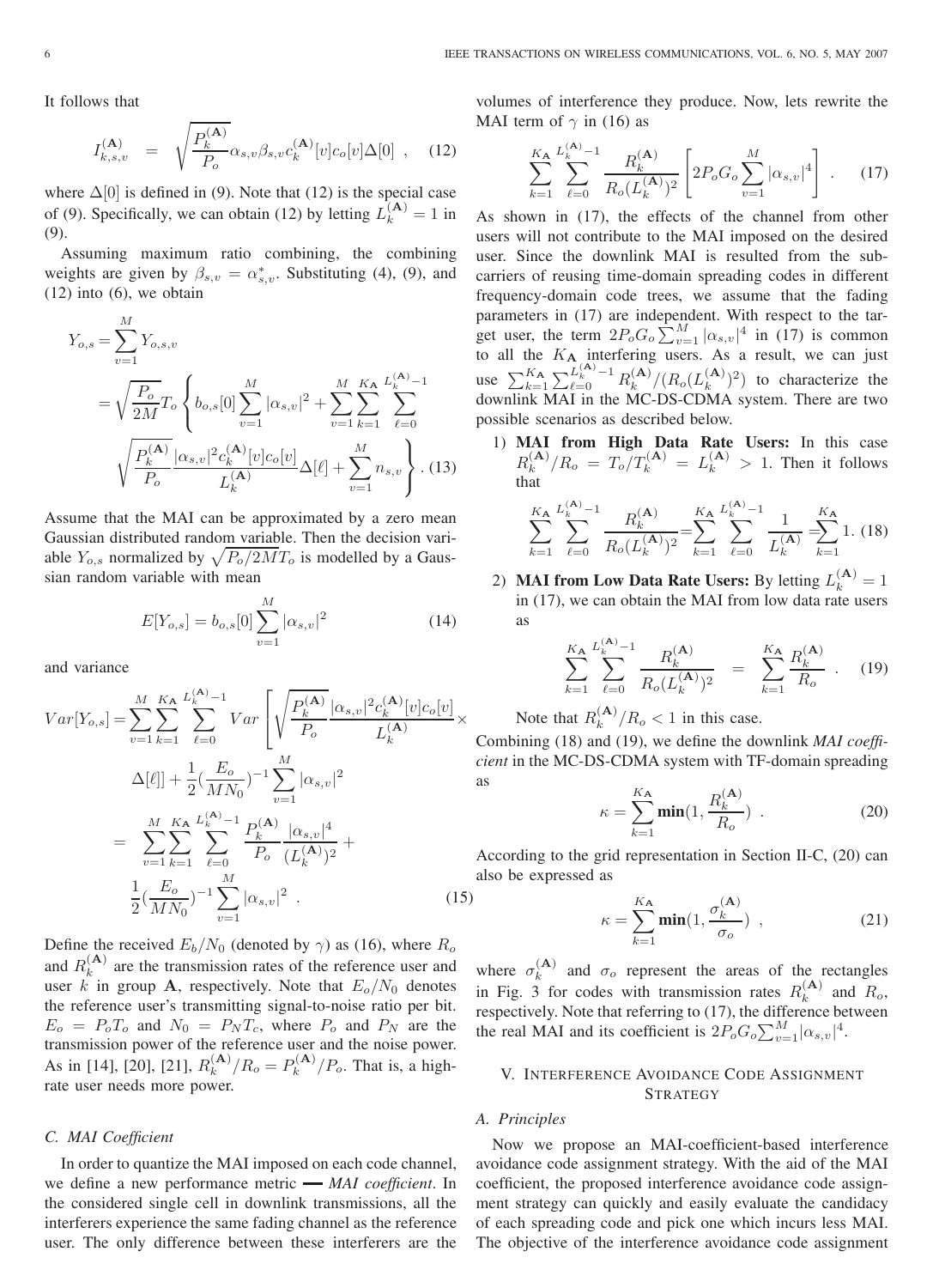$$
\gamma = \frac{E^2[Y_{o,s}]}{2Var[Y_{o,s}]} = \frac{(\sum_{v=1}^{M} |\alpha_{s,v}|^2)^2}{2\sum_{v=1}^{M} \sum_{k=1}^{K_{\mathbf{A}}} \sum_{\ell=0}^{L_{k}^{(\mathbf{A})}-1} \frac{P_{k}^{(\mathbf{A})}}{P_{o}} \frac{|\alpha_{s,v}|^4}{(L_{k}^{(\mathbf{A})})^2} + (\frac{E_{o}}{MN_{0}})^{-1} \sum_{v=1}^{M} |\alpha_{s,v}|^2} = \frac{P_{o}G_{o}(\sum_{v=1}^{M} |\alpha_{s,v}|^2)^2}{2\sum_{v=1}^{M} \sum_{k=1}^{K_{\mathbf{A}}} \sum_{\ell=0}^{L_{k}^{(\mathbf{A})}-1} \frac{P_{k}^{(\mathbf{A})}}{P_{o}} \frac{|\alpha_{s,v}|^4}{(L_{k}^{(\mathbf{A})})^2} P_{o}G_{o} + MP_{N} \sum_{v=1}^{M} |\alpha_{s,v}|^2} \frac{|\alpha_{s,v}|^2}{\frac{|\alpha_{s,v}|^2}{\sum_{v=1}^{M} \sum_{\ell=0}^{M}} P_{o}G_{o}}}{\frac{MR}{MN}}
$$
\n(16)



Fig. 6. Flow chart of the interference avoidance code assignment strategy.

strategy is to reduce the MAI effect in the MC-DS-CDMA system, while keeping the code tree compact to maintain low call blocking performance for users with various data rates. In principle, the proposed interference avoidance code assignment strategy consists of three stages. As shown in Fig. 6, the first stage is to check the sum of the incremental MAI coefficients of the candidate codes. If some candidate codes tie in the first stage, the sum of the MAI coefficients are compared. At last, the crowded-first code assignment in [9], [10] is applied for the candidate codes who tie in the second stage. The detail rules of the interference code assignment strategy are summarized as follows.

Let  $\{C_{SF,j}^{(i)}\}$  be the set of candidate codes with frequencyand time-domain spreading factors  $M$  and  $SF$ , respectively, where  $1 \leq i \leq M$  and  $1 \leq j \leq SF$ . Denote  $\mathbf{R}_{\mathbf{c}}(C_{SF,j}^{(i)})$ the set of the codes related to  $C_{SF,j}^{(i)}$ . The candidature of each code  $C_{SF,j}^{(i)}$  is evaluated in the following three stages.

- 1) *In the first stage*, the the incurred MAI of using code  $C_{SF,j}^{(i)}$  is estimated by the sum of the increment of the MAI coefficients of codes in  $\mathbf{R}_{\mathbf{c}}(C_{SF,j}^{(i)})$ . If any two candidate codes lead to the same amount of incremental MAI coefficients in  $\mathbf{R}_{\mathbf{c}}(C_{SF,j}^{(i)})$ , go to the second stage. Otherwise, the smallest sum of incremental MAI coefficients in the set of  $\mathbf{R}_{\mathbf{c}}(C_{SF,j}^{(i)})$  is selected. We detail the rules in the first stage as follows:
	- a) For the *n*-th code in  $\mathbf{R}_{\mathbf{c}}(C_{SF,j}^{(i)})$ , denoted by  $C_n \in$  $\mathbf{R}_{\mathbf{c}}(C_{SF,j}^{(i)})$ , we calculate its increments of the MAI coefficient  $(\Delta_{\kappa}(C_n))$  if  $C_{SF,j}^{(i)}$  is chosen.

b) Denote  $\Delta_{\kappa}(\mathbf{R}_{\mathbf{c}}(C_{SF,j}^{(i)}))$  the sum of  $\Delta_{\kappa}(C_n)$  for  $C_n \in \mathbf{R}_{\mathbf{c}}(C_{SF,j}^{(i)})$ . Then we can have

$$
\Delta_{\kappa}(\mathbf{R}_{\mathbf{c}}(C_{SF,j}^{(i)})) = \sum_{C_n \in \mathbf{R}_{\mathbf{c}}(C_{SF,j}^{(i)})} \Delta_{\kappa}(C_n) \quad (22)
$$

- c) Select the codes with  $\min \left\{ \Delta_{\kappa}(\mathbf{R}_{\mathbf{c}}(C_{SF,j}^{(i)})) \right\}$ .
- d) If there is only one code with  $\min \left\{ \Delta_{\kappa}(\mathbf{R}_{\mathbf{c}}(C_{SF,j}^{(i)})) \right\}$ , the code assignment process ends, otherwise go to the next stage.
- 2) *In the second stage*, the sum of the MAI coefficients of the codes in  $\mathbf{R}_{\mathbf{c}}(C_{SF,\beta}^{(\alpha)})$  are compared, where  $\{C_{SF,\beta}^{(\alpha)}\}$ is the code set with the same sum of increment of MAI coefficients. In this stage, we assign the code with the smallest sum of MAI coefficients. If two candidates tie, go to the the third stage. The details of the rules in the second stage is as follows:
	- a) Similar to the first step, we calculate the MAI coefficient of the *n*-th codes in  $\mathbf{R}_{\mathbf{c}}(C_{SF,\beta}^{(\alpha)})$ , which is denoted by  $\kappa(C_n)$ .
	- b) Denote  $\kappa(\mathbf{R}_{\mathbf{c}}(C_{SF,\beta}^{(\alpha)}))$  the sum of  $\kappa(C_n)$ , where  $C_n \in \mathbf{R}_{\mathbf{c}}(C_{SF,\beta}^{(\alpha)})$ . Then we can have

$$
\kappa(\mathbf{R}_{\mathbf{c}}(C_{SF,\beta}^{(\alpha)})) = \sum_{C_n \in \mathbf{R}_{\mathbf{c}}(C_{SF,\beta}^{(\alpha)})} \kappa(C_n) \quad . \tag{23}
$$

c) Pick the codes with  $\min \left\{ \kappa(\mathbf{R}_{\mathbf{c}}(C_{SF,\beta}^{(\alpha)})) \right\}.$ 

d) If there is only one code with  $\min \left\{ \kappa(\mathbf{R}_{\mathbf{c}}(C_{SF,\beta}^{(\alpha)})) \right\}, \quad \text{the code assignment}$ process ends, otherwise go to the last stage.

3) *In the third stage*, a code in  $\left\{C_{SF,\delta}^{(\gamma)}\right\}$  is selected according to the crowded-first-code principle as suggested in [10], where  $\{C_{SF,\delta}^{(\gamma)}\}$  is the code set with the same sum of MAI coefficients in the second stage.

### *B. Example*

Now we give an example to illustrate the interference avoidance code assignment strategy. Consider codes  $\left\{C_{8,8}^{(1)}, C_{8,1}^{(3)}, C_{8,5}^{(4)}, C_{8,7}^{(4)}\right\}$  to be the representatives of their respective groups of the 2D code tree in Fig. 2. In other words, the MAI coefficients of codes within a group are the same.

1) Compare the increment of the MAI coefficient ( $\sum \Delta_{\kappa}(\cdot)$ ): First, we compare the increment of the MAI coefficient  $\sum \Delta_{\kappa}(\cdot)$ . Referring to Fig. 3 and the definition of (1),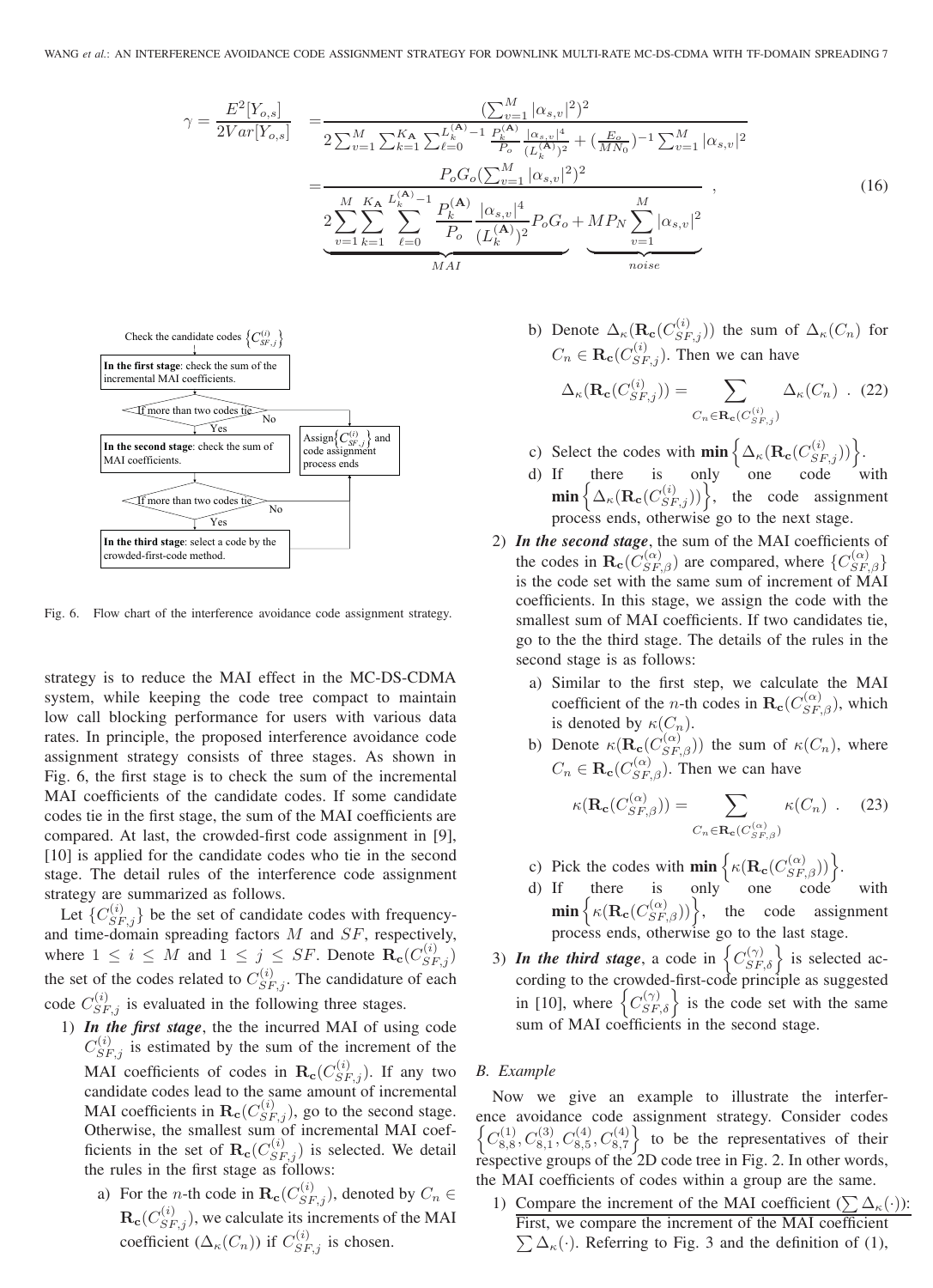one can easily find that the related codes for code  $C_{8,8}^{(1)}$ are  $C_{2,2}^{(2)}$  and  $C_{2,2}^{(3)}$  because they are seated in the same column of the grid representation. Thus, we have

$$
\mathbf{R}_c(C_{8,8}^{(1)}) = \left\{ C_{8,8}^{(1)}, C_{2,2}^{(2)}, C_{2,2}^{(3)} \right\} . \tag{24}
$$

Based on (21), the incurred MAI coefficient  $\Delta_{\kappa}(\mathbf{R}_c(C_{8,8}^{(1)}))$  after allocating code  $C_{8,8}^{(1)}$  is equal to

$$
\Delta_{\kappa}(\mathbf{R}_{c}(C_{8,8}^{(1)})) = \sum_{C_{n} \in \mathbf{R}_{c}(C_{8,8}^{(1)})} \Delta_{\kappa}(C_{n})
$$

$$
= \Delta_{\kappa}(C_{8,8}^{(1)}) + \Delta_{\kappa}(C_{2,2}^{(2)}) + \Delta_{\kappa}(C_{2,2}^{(3)})
$$

$$
= 2.5 , \qquad (25)
$$

where

$$
\Delta_{\kappa}(C_{8,8}^{(1)}) = \min(1, \frac{\sigma_{2,2}^{(2)}}{\sigma_{8,8}^{(1)}}) + \min(1, \frac{\sigma_{2,2}^{(3)}}{\sigma_{8,8}^{(1)}})
$$
  
=  $\min(1, \frac{4}{1}) + \min(1, \frac{4}{1}) = 2$ , (26)

$$
\Delta_{\kappa}(C_{2,2}^{(2)}) = \min(1, \frac{\sigma_{8,8}^{(1)}}{\sigma_{2,2}^{(2)}}) = \frac{1}{4}
$$
 (27)

and

$$
\Delta_{\kappa}(C_{2,2}^{(3)}) = \min(1, \frac{\sigma_{8,8}^{(1)}}{\sigma_{2,2}^{(3)}}) = \frac{1}{4} . \tag{28}
$$

Similarly, we can obtain  $\Delta_{\kappa}(\mathbf{R}_c(C_{8,1}^{(3)})) = 2.5$ ,  $\Delta_{\kappa}(\mathbf{R}_c(C_{8,5}^{(4)})) = 4$ , and  $\Delta_{\kappa}(\mathbf{R}_c(C_{8,7}^{(4)})) = 4.25$ . Since  $\Delta_{\kappa}(\mathbf{R}_c(C_{8,8}^{(1)})) = \Delta_{\kappa}(\mathbf{R}_c(C_{8,1}^{(3)})) = 2.5$ , the code assignment enters the second stage to compare codes  $C_{8,8}^{(1)}$  and  $C_{8,1}^{(3)}$ .

- 2) Compare the sum of MAI coefficient  $(\sum \kappa(\cdot))$ : In this stage, the sum of MAI coefficients of related codes  $\sum \kappa(\cdot)$  for codes  $C_{8,8}^{(1)}$  and  $C_{8,1}^{(3)}$  are compared.
	- a) Calculate  $\kappa(\mathbf{R}_c(C_{8,8}^{(1)}))$ : Recall (24) that  $\mathbf{R}_c(C_{8,8}^{(1)}) = \begin{cases} C_{8,8}^{(1)}, C_{2,2}^{(2)}, C_{2,2}^{(3)} \end{cases}$ . As shown in Fig. 3,  $C_{4,3}^{(1)}$ ,  $C_{8,7}^{(1)}$ ,  $C_{8,8}^{(1)}$ , and  $C_{2,2}^{(3)}$  are positioned in the same column as  $C_{2,2}^{(2)}$ . Thus, we have  $\mathbf{R}_c(C_{2,2}^{(2)}) = \left\{C_{2,2}^{(2)}, C_{4,3}^{(1)}, C_{8,7}^{(1)}, C_{8,8}^{(1)}, C_{2,2}^{(3)}\right\}.$ Similarly, we can obtain  $\mathbf{R}_c(C_{2,2}^{(3)}) = \mathbf{R}_c(C_{2,2}^{(2)})$ . Then, it follows that

$$
\kappa(\mathbf{R}_c(C_{8,8}^{(1)})) = \sum_{C_n \in \mathbf{R}_c(C_{8,8}^{(1)})} \kappa(C_n)
$$
  
=  $\kappa(C_{8,8}^{(1)}) + \kappa(C_{2,2}^{(2)}) + \kappa(C_{2,2}^{(3)})$   
= 6 , (29)

where 
$$
\kappa(C_{8,8}^{(1)}) = \Delta_{\kappa}(C_{8,8}^{(1)}) = 2
$$
 from (25) and  
\n
$$
\kappa(C_{2,2}^{(2)}) = \kappa(C_{2,2}^{(3)})
$$
\n
$$
= \min(1, \frac{\sigma_{4,3}^{(1)}}{\sigma_{2,2}^{(2)}}) + \min(1, \frac{\sigma_{8,7}^{(1)}}{\sigma_{2,2}^{(2)}}) + \min(1, \frac{\sigma_{8,8}^{(3)}}{\sigma_{2,2}^{(2)}})
$$
\n
$$
= \min(1, \frac{2}{4}) + \min(1, \frac{1}{4}) + \min(1, \frac{1}{4}) + \min(1, \frac{1}{4}) + \min(1, \frac{1}{4}) + \min(1, \frac{1}{4}) = 2 \quad (30)
$$

b) Calculate  $\kappa(\mathbf{R}_c(C_{8,1}^{(3)}))$ : Referring to Fig. 3, it is clearly that

$$
\mathbf{R}_c(C_{2,1}^{(2)}) = \mathbf{R}_c(C_{2,1}^{(1)}) = \mathbf{R}_c(C_{8,1}^{(3)})
$$
  
= 
$$
\left\{ C_{8,1}^{(3)}, C_{2,1}^{(1)}, C_{2,1}^{(2)} \right\} .
$$
 (31)

By the same approach of obtaining (29), we have

$$
\kappa(\mathbf{R}_c(C_{8,1}^{(3)})) = \sum_{C_n \in \mathbf{R}_c(C_{8,1}^{(3)})} \kappa(C_n)
$$
  
=  $\kappa(C_{8,1}^{(3)}) + \kappa(C_{2,1}^{(1)}) + \kappa(C_{2,1}^{(2)})$   
= 4.5 , (32)

where 
$$
\kappa(C_{8,1}^{(3)})) = \Delta_{\kappa}(C_{8,1}^{(3)})) = 2
$$
 and  
\n
$$
\kappa(C_{2,1}^{(2)}) = \kappa(C_{2,1}^{(1)})
$$
\n
$$
= \min(1, \frac{\sigma_{8,1}^{(3)}}{\sigma_{2,1}^{(1)}}) + \min(1, \frac{\sigma_{2,1}^{(2)}}{\sigma_{2,1}^{(1)}})
$$
\n
$$
= \min(1, \frac{1}{4}) + \min(1, \frac{4}{4}) = 1.25.33)
$$

Since code  $C_{8,1}^{(3)}$  will have less total MAI in the set of its related codes than code  $C_{8,8}^{(1)}$ , it is chosen to serve the requested call.

### VI. NUMERICAL RESULTS

In this section, we illustrate the effectiveness of the proposed MAI-coefficient-based interference avoidance code assignment for the MC-DS-CDMA system. We first validate the correctness of Gaussian approximation of MAI. Then, we compare various code assignment strategies: random assignment (RM), pure crowded-first-code assignment (CF) without considering MAI, and the proposed interference avoidance assignment (IA+CF) methods.

### *A. Simulation Setup*

*1) Simulation Environment:* In the simulation, we consider downlink MC-DS-CDMA in a single cell environment with the parameters listed in Table I. Based on the assumptions in [18], [19], the subcarriers carrying the same data bits are assumed to experience independent flat Rayleigh fading. The background noise is modelled by white Gaussian noise with double-sided power spectrum density of  $N_0/2$  and the transmitting  $E_b/N_0 = 12$  dB. A new call is modelled by a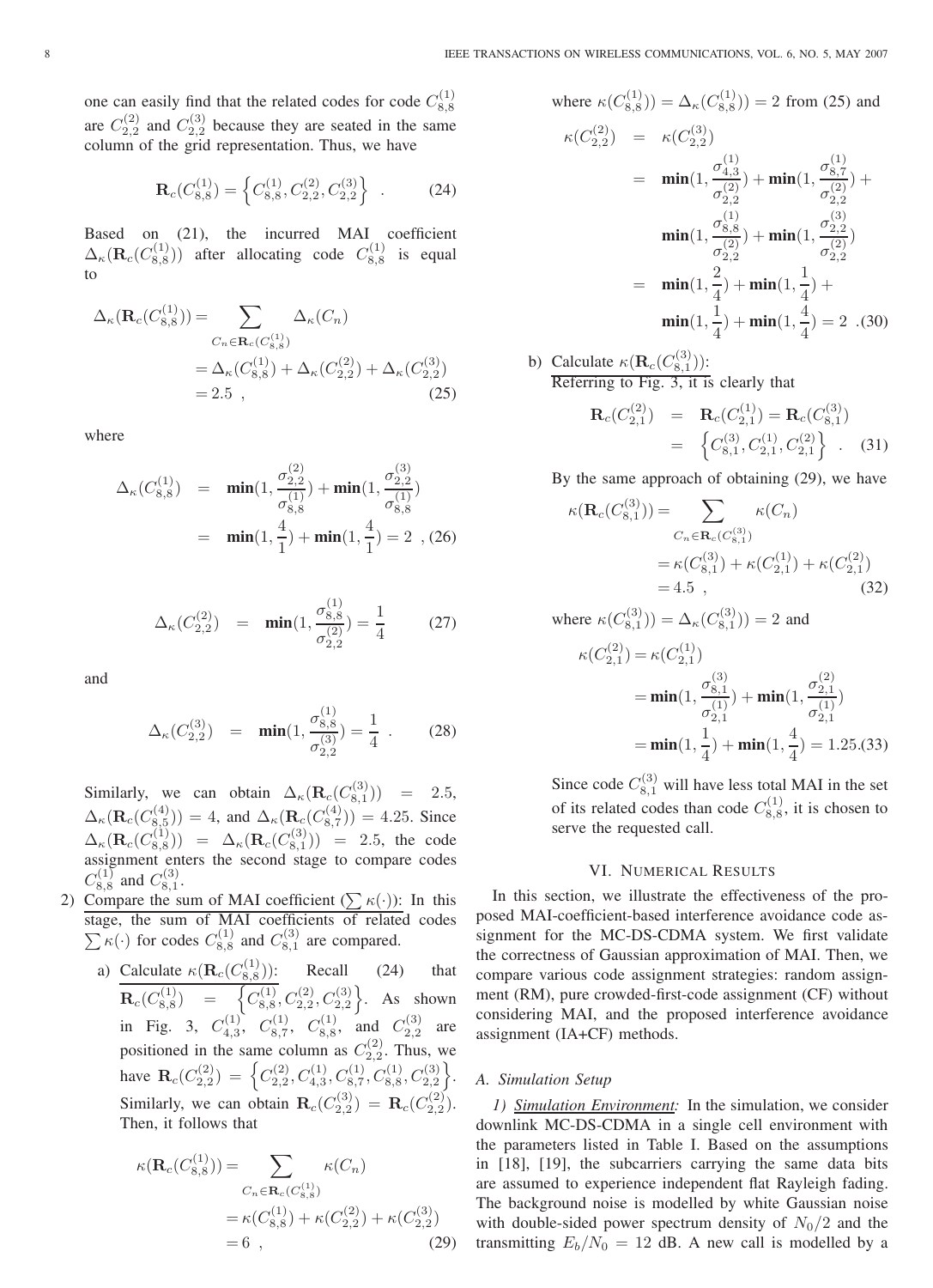Poisson arrival process with the arrival rate ( $\lambda$ ) of 1/2 per time unit and the departure rate  $(\mu)$  selecting from the set {1/24, 1/32, 1/40, 1/48, 1/56, 1/64, 1/80, 1/96, 1/112,  $1/128$ ,  $1/144$ ,  $1/160$ ,  $1/176$ }. Thus, there are  $\lambda/\mu = 12 \sim 88$ active calls in the system on average. With  $U = 128$  parallel substreams, the frequency domain spreading factor  $(M)$  is 8 and the time domain spreading factor (SF) are 4, 8, 16, or 32. Each call requests a code of  $8R$  ( $SF = 4$ ),  $4R$  ( $SF = 8$ ), 2R ( $SF = 16$ ), or R ( $SF = 32$ ) with a probability according to the code traffic pattern  $[a, b, c, d]$ , where R is the basic data rate and the code traffic pattern of  $[a, b, c, d]$  means that the times of requesting data rates  $8R$ ,  $4R$ ,  $2R$ , and R are proportional to  $a:b:c:d$ , respectively. It is assumed that the data rate of each user is fixed during his call holding time. To quantify the total traffic load carried by the active calls with different data rates, we define an effective traffic load  $(\rho)$  as follows:

$$
\rho = \frac{\lambda}{\mu} \times \frac{8R \times a + 4R \times b + 2R \times c + R \times d}{a + b + c + d} \times \frac{1}{32R} ,
$$
 (34)

where the time-domain spreading factor is selected from  $SF=[$ 4 8 16 32 ] and the code traffic pattern of  $[a, b, c, d]$  is already defined. For example, when  $\lambda = 1/2$  and  $\mu = 1/40$  and the code traffic pattern [ 1 1 2 8 ], the effective traffic load  $\rho$  is 125% of the utilization of the time-domain resources.

*2) Call Admission Control Principle:* For call admission control, we consider the average received  $E_b/N_0$ . For an MAI coefficient ( $\kappa$ ), the average received  $E_b/N_0$  can be calculated by taking the average of  $(35)$  over M subcarriers' fading channels. A new coming call is blocked if accepting this new call will decrease the signal quality of any active calls below the required received  $E_b/N_o = 5$  dB. We simulate 10,000 incoming calls for each combination of  $\lambda$  and  $\mu$ . The blocking rate is defined as the ratio of the number of blocked call to 10,000 incoming calls for all code assignment strategies considered in this paper.

*3) Code Assignment Strategy:* When a user requests a code with rate  $2^k R$ , a code assignment strategy should pick a free candidate code with rate  $2kR$  and ensure that its ancestor/decent codes are not used. In this paper, we compare our proposed IA+CF method with two other code assignment methods:

*a) Random Assignment(RM):* If there is one or more candidate codes in the 2D code tree, the RM method randomly selects a code without considering the code tree structure and impact of MAI.

*b) Crowded-First(CF):* If there is one or more candidate codes in the 2D code tree, the CF method picks a code whose ancestor code has the fewest free codes, thereby leaving more space for future high-rate users and so lowering the call blocking rate [10]. Note that the CF method considers the code tree structure but ignoring the impact of MAI.

### *B. Gaussian Approximation of MAI*

To check the correctness of the Gaussian approximation of MAI, we simulate the MAI term  $\sum_{v=1}^{M} \sum_{k=1}^{K_{A}}$  $\sum_{\ell=0}^{L_k^{(\mathbf{A})}-1} \sqrt{\frac{P_k^{(\mathbf{A})}}{P_o}}$  $|\alpha_{s,v}|^2 c_k^{(A)}[v]c_o[v]$  $\frac{C_k - [v]C_o[v]}{L_k^{(A)}} \Delta[\ell]$  in (13). Fig. 7 presents an example of Gaussian approximation of MAI for the



Fig. 7. An illustration example of approximating MAI by Gaussian distributed random variable. The time- and frequency-domain spreading factors of the reference and single interfering users are  $SF = 16$  and  $\overline{M} = 8$ , respectively.

frequency-domain spreading factor  $M = 8$ . Let the timedomain spreading factor of both the reference user and single interferer be  $SF = 16$ . The statistics of the MAI are obtained from 10,000 simulations. As shown in the figure, the MAI in the MC-DS-CDMA system is close to a Gaussian distributed random variable because the decision variable of a desired signal is a combination of  $M = 8$  subcarriers' signals and these eight subcarriers experience independent flat fading. This can justify the assumption used in our model for the MAI coefficient.

### *C. Comparison of Code Assignment Strategies*

Figs. 8(a) and 8(b) show the received  $E_b/N_0$  and the call blocking rate of the RM, CF, and IA+CF code assignment strategies, with various effective traffic loads. We have following observations. First, comparing with RM, the IA+CF method has better received  $E_b/N_0$  when  $0.75 \le \rho \le 2.25$ . However, for  $\rho \ge 2.5$ , IA+CF has lower received  $E_b/N_0$  due to the increasing MAI by accommodating more users than RM. Second, comparing with CF, the IA+CF method has a better  $E_b/N_0$  at the cost of a slightly higher call blocking rate. For  $\rho = 2$ , the  $E_b/N_0$  improvement of the IA+CF method over the CF method is 1.9 dB, while the call blocking of IA+CF is 1.6% higher than CF. The reason why the call blocking rate for the IA+CF method is slightly higher than that of the CF method can be explained as follows. The CF method can make the tree structure of the allocated codes more compact to gather more larger code resources for higher-rate users, thereby lowering the blocking rate. The IA+CF method aims to avoid MAI first before executing the CF principle. Third, one can also find that for  $1 \le \rho \le 2.25$ , the IA+CF method has highest received  $E_b/N_0$ , the RM method ranks second, and the CF method has the lowest  $E_b/N_0$ . Fourth, as the traffic load increases, the difference between the IA+CF and CF methods in terms of both  $E_b/N_0$  and blocking probability becomes smaller. For example, the difference of  $E_b/N_0$  between two methods decreases from 1.9 to 0.1 dB as  $\rho$  changes from 2 to 5.5; the call blocking rate appears to be the same at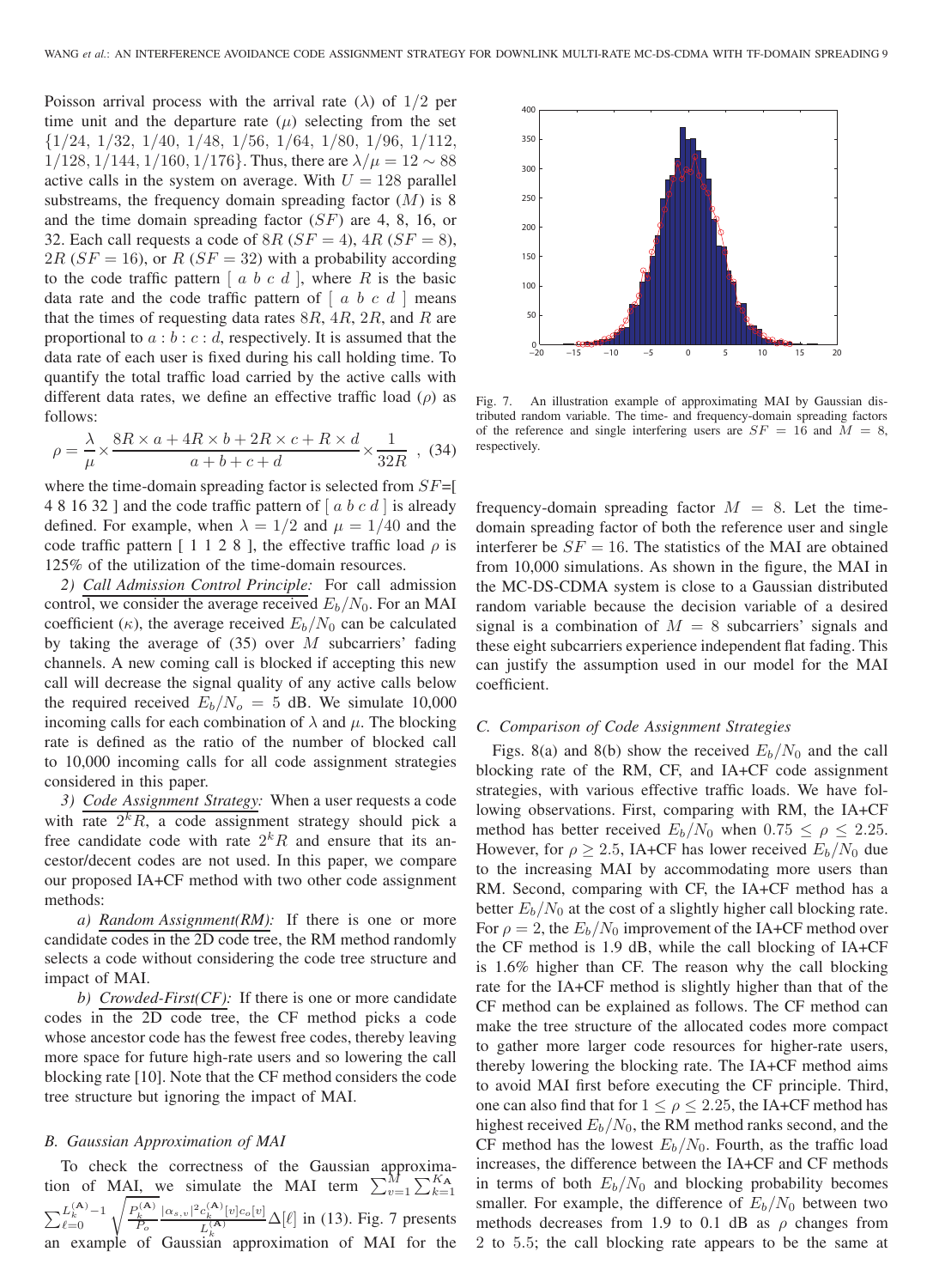| TABLE I                   |
|---------------------------|
| THE SIMULATION PARAMETERS |

| 72                                                                                   |
|--------------------------------------------------------------------------------------|
| $\{1/24, 1/32, 1/40, 1/48, 1/56, 1/64,$<br>$1/80, 1/112, 1/128, 1/144, 1/160, 1/176$ |
|                                                                                      |
| 4 8 16 32 1                                                                          |
| 1128                                                                                 |
| 12 dB                                                                                |
| 5 dB                                                                                 |
|                                                                                      |

 $\rho = 5.5$ . This is because when there are more active users in the system, the IA+CF method can not easily find a good code with low interference for a new coming user. In this situation, the IA+CF method picks a code according to the CF principle.

### VII. CONCLUDING REMARKS

In this paper, we have proposed a novel interference avoidance code assignment strategy for multi-rate MC-DS-CDMA with TF-domain spreading. We analyze the error rate performance and defined new performance metric *MAI coefficient* — to estimate the quantity of MAI imposed on each code channel. By simulations and analysis, we demonstrate that the proposed interference avoidance code assignment method can effectively reduce the MAI for multi-rate users in an MC-DS-CDMA system with time- and frequency-domain spreading, while maintaining the low call blocking rate. Interesting, future research topic is to apply the MAI coefficients to the MC-DS-CDMA system when combining power control mechanisms [22] or the multiple-input-multiple-out technology [23].

### VIII. APPENDIX

In this Appendix, we use the Laguerre integration to evaluate the error rate performance of the synchronous multirate MC-DS-CDMA system with TF-domain spreading. Now, substituting the MAI coefficient  $\kappa$  of (20) into the received  $E_b/N_0$  of (16), we obtain

$$
\gamma = \left[ \frac{2 \sum_{v=1}^{M} |\alpha_{s,v}|^4}{(\sum_{v=1}^{M} |\alpha_{s,v}|^2)^2} \kappa + \frac{[E_o/(MN_o)]^{-1}}{\sum_{v=1}^{M} |\alpha_{s,v}|^2} \right]^{-1} . (35)
$$

For binary phase shift keying modulation with coherent detection, the conditional error probability for a given  $\alpha_{s,v}$  is equal to

$$
P(e|\alpha_{s,1},\cdots,\alpha_{s,M}) = Q(\sqrt{2\gamma}), \qquad (36)
$$

where  $Q(x) = \frac{1}{\sqrt{2\pi}} \int_x^{\infty} e^{-t^2/2} dt$ . Since  $|\alpha_{s,v}|$  is the amplitude of the Rayleigh fading channel,  $|\alpha_{s,v}|^2$  is an exponentially distributed random variable with mean  $E[|\alpha_{s,v}|^2] = 1$ . To ease the notation, we denote  $z_v = |\alpha_{s,v}|^2$ . Then the probability density function  $(pdf)$  of  $z_v$  is expressed as

where

$$
f_{z_v}(z_v) = e^{-z_v} U(z_v),
$$
 (37)

$$
U(t) = \begin{cases} 1, & t \ge 0, \\ 0, & t < 0. \end{cases}
$$
 (38)

Hence, the total error probability can be expressed as

$$
P(e) = \int_0^\infty \cdots \int_0^\infty Q(\sqrt{2\gamma}|z_1,\cdots,z_M) \times f_{z_1}(z_1)\cdots f_M(z_M)dz_1\cdots dz_M
$$
  

$$
= \int_0^\infty \cdots \int_0^\infty Q(\sqrt{2\gamma}|z_1,\cdots,z_M) \times f_{z_1}(z_1)\cdots f_{z_M}(z_1)\cdots dz_M \quad (39)
$$

Based on the Laguerre polynomial approach of [24], the integration for a function  $q(x)e^{-x}$  can be computed by

$$
\int_0^\infty q(x)e^{-x}dx = \sum_{i=1}^H \omega_i q(x_i) , \qquad (40)
$$

where  $x_i$  and  $\omega_i$  are the abscissas and the weight factor of the Laguerre polynomials with order  $H$ , respectively. Applying the Laguerre integration into (39), we can further simplify the total error probability  $P(e)$  to

$$
P(e) = \sum_{i_1=1}^{H} \cdots \sum_{i_M=1}^{H} w_{1,i_1} \times \cdots \times w_{M,i_M} \times
$$
  

$$
Q(\sqrt{2\gamma} | z_{1,i_1}, \cdots, z_{M,i_M})
$$
 (41)

### **REFERENCES**

- [1] F.-T. Chien, C.-H. Hwang, and C.-C. Kuo, "Analysis of asynchronous long-code multicarrier CDMA systems with correlated fading," *IEEE Trans. Commun.*, vol. 53, no. 4, pp. 666–676, Apr. 2005.
- [2] S.-M. Tseng and M. R. Bell, "Asynchronous multicarrier DS-CDMA using mutually orthogonal complementary sets of sequences," *IEEE Trans. Commun.*, vol. 48, no. 1, pp. 53–59, Jan. 2000.
- [3] H. Liu and H. Yin, "Recevier design in multicarrier direct-sequence CDMA communications," *IEEE Trans. Commun.*, vol. 49, no. 8, pp. 1479–1487, Aug. 1997.
- [4] S. Kondo and L. B. Milstein, "Performance of multicarrier CDMA systems," *IEEE Trans. Commun.*, vol. 44, no. 2, pp. 238–246, Feb. 1996.
- [5] D. K. Kim and S.-H. Hwang, "Capacity analysis of an uplink synchronized multicarrier DS-CDMA system," *IEEE Commun. Lett.*, vol. 6, no. 3, pp. 99–101, Mar. 2002.
- [6] L.-L. Yang and L. Hanzo, "Performance of generalized multicarrier DS-CDMA over Nagagami-m fading channels," *IEEE Trans. Commun.*, vol. 50, no. 6, pp. 956–966, June 2002.
- [7] C. W. You and D. S. Hong, "Multicarrier CDMA systems using timedomain and frequency-domain spreading codes," *IEEE Trans. Commun.*, vol. 51, no. 1, pp. 17–21, Jan. 2003.
- [8] C.-M. Yang, P.-H. Lin, G.-C. Yang, and W. C. Kwong, "2D orthogonal spreading codes for multicarrier DS-CDMA systems," in *Proc. IEEE ICC*, May 2003, vol. 5, pp. 3277–3281.
- [9] Y.-C. Tseng and C.-M. Chao, "Code placement and replacement strategies for wideband CDMA OVSF code tree management," in *Proc. IEEE Trans. Mobile Computing*, vol. 1, no. 4, pp. 293–302, Oct.-Dec. 2002.
- [10] Y.-C. Tseng, C.-M. Chao, and L.-C. Wang, "Reducing internal and external fragmentations of OVSF codes in WCDMA systems with multiple codes," *IEEE Wireless Commun. Networking Conf.*, Mar. 2003, vol. 1, pp. 693–698.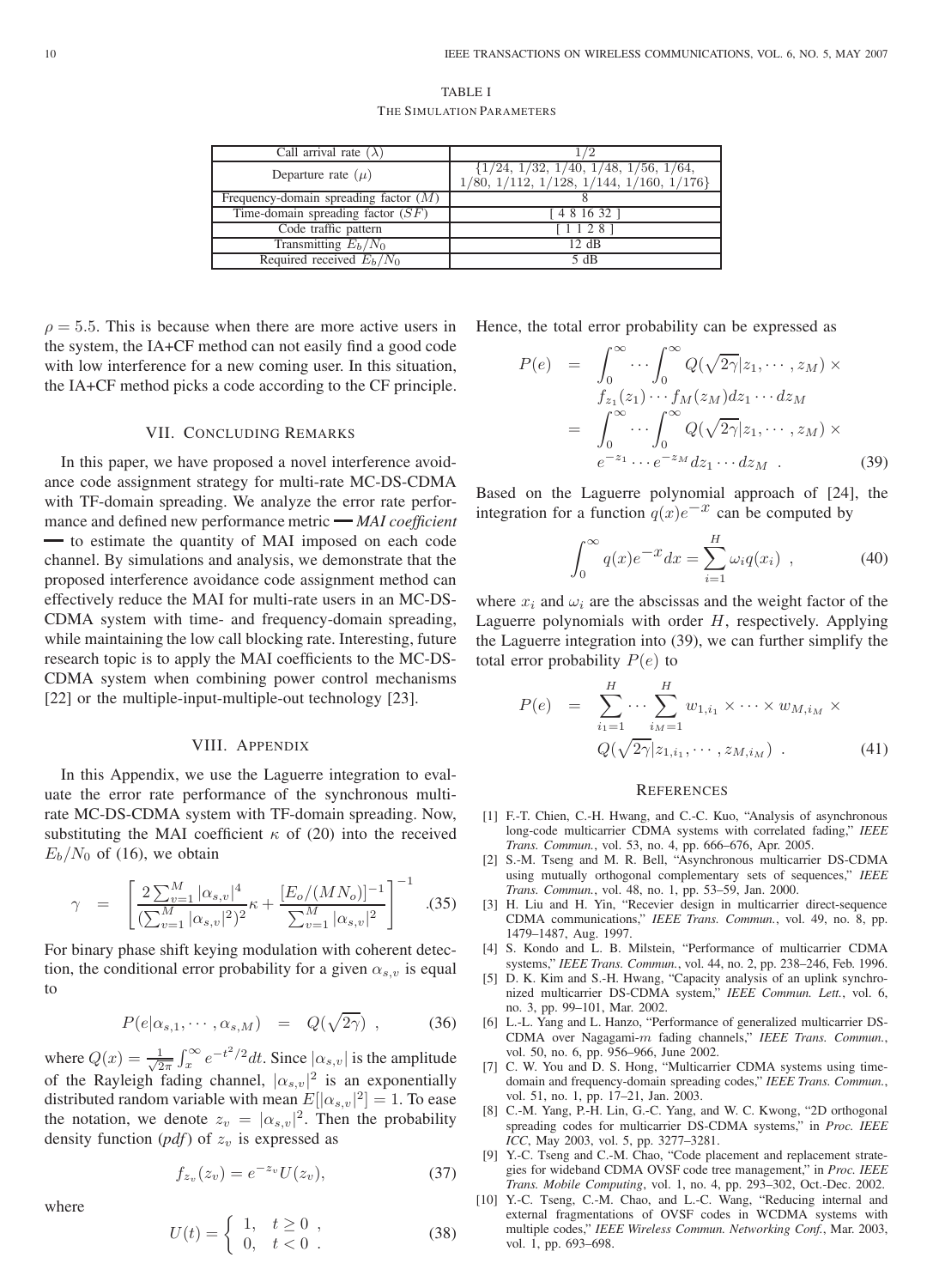

Fig. 8. Comparison of the average received  $E_b/N_0$  and call blocking rate against the effective traffic load for the RM, CF, and the IA+CF code assignment strategies, where the code pattern is  $[1 1 2 8]$ ,  $E_b/N_0 = 12$ dB at the transmitter, and the required received  $E_b/N_0 = 5$  dB.

(b) Average blocking rate

- [11] M. D. Amico, F. Maffioli, and M. L. Merani, "A tree partitioning dynamic policy for OVSF codes assignment in wideband CDMA," *IEEE Trans. Wireless Commun.*, vol. 3, no. 4, pp. 1013–1017, July 2004.
- [12] H. Wei, L.-L. Yang, and L. Hanzo, "Time- and frequency-domain spreading assisted MC-DS-CDMA using interference rejection spreading codes for quasi-synchronous communications," in *Proc. IEEE Veh. Technol. Conf.*, Sep. 2004, vol. 1, pp. 389–393.
- [13] ——, "Interference-free broadband single-and multicarrier DS-CDMA," *IEEE Commun. Mag.*, vol. 43, no. 2, pp. 68–73, Feb. 2005.
- [14] M. Amadei, U. Manzoli, and M. Merani, "On the assignment of walsh and quasi-orthogonal codes in a multicarrier DS-CDMA system with multiple classes of users," in *Proc. IEEE Globecom*, Nov. 2002, vol. 1, pp. 841–845.
- [15] U. Manzoli and M. Merani, "Multicarrier DS-CDMA performance with different assignment strategies of quasi-orthogonal codes," in *Proc. IEEE International Symposium Pers., Indoor Mobile Radio Commun.*, Sep. 2002, vol. 4, pp. 1477–1481.
- [16] S. Sureshkumar, E. Shwedyk, and H. H. Nguyen, "MAI-minimized signature waveforms for MC-DS-CDMA systems," in *Proc. IEEE Veh. Technol. Conf.*, June 2005, vol. 1, pp. 305–309.
- [17] H. Holma and A. Toskala, *WCDMA for UMTS: Radio Access for Third Generation Mobile Communications*, 2nd ed. New York: John Wiley & Sons, Ltd., 2002.
- [18] L.-C. Wang and C.-W. Chang, "Performance analysis of multicarrier DS-CDMA with imperfect power control and variable spreading factors," in *Proc. IEEE Global Telecommun. Conf.*, Nov. 2005, vol. 6, pp. 3897–

3901.

- [19] L.-L. Yang and L. Hanzo, "Multicarrier DS-CDMA: A multiple access scheme for ubiquitous broadband wireless communications," *IEEE Commun. Mag.*, vol. 41, no. 10, pp. 116–124, Oct. 2003.
- [20] K. S. Lim and J. H. Lee, "Performance of multirate transmission schemes for a multicarrier DS/CDMA system," in *Proc. IEEE Veh. Technol. Conf.*, Oct. 2001, vol. 2, pp. 767–771.
- [21] T. Ottosson and A. Svensson, "On schemes for multirate support in DS-CDMA systems," *IEEE Wireless Pers. Commun.*, vol. 6, no. 3, pp. 265–287, Mar. 1998.
- [22] Y. Zhu and E. Gunawan, "Performance of MC-CDMA system using controlled MRC with power control in Rayleigh fading channel," *IEE Electron. Lett.*, vol. 36, no. 8, pp. 752–753, Apr. 2000.
- [23] C. S. Park and K. B. Lee, "Transmit power allocation for BER performance improvement in multicarrier systems," *IEEE Trans. Commun.*, vol. 52, no. 10, pp. 1658–1663, Oct. 2004.
- [24] M. Abramowitz and I. A. Stegun, "Handbook of mathematical functions with formulas, graphs, and mathematical tables," *U.S. Department of Commerce National Bureau of Standards Applied Mathematics Series 55*, 1964.



**Li-Chun Wang** received the B.S. degree from National Chiao Tung University , Taiwan, R. O. C. in 1986, the M.S. degree from National Taiwan University in 1988, and the Ms.Sci. and Ph.D. degrees from the Georgia Institute of Technology, Atlanta, in 1995, and 1996, respectively, all in electrical engineering.

From 1990 to 1992, he was with the Telecommunications Laboratories of the Ministry of Transportations and Communications in Taiwan (currently the Telecom Labs of Chunghwa T elecom Co.). In

1995, he was affiliated with Bell Northern Research of Northern Telecom, Inc., Richardson, TX. From 1996 to 2000, he was a Senior Technical Staff Member in the Wireless Communications Research Department of AT&T Labs- Research. Since August 2000, he has been an Associate Professor in the Department of Communication Engineering of National Chiao Tung University in Taiwan and become a full processor in Aug. 2005. His current research interests are in the areas of adaptive/cognitive wireless networks, radio network resource management, cross-layer optimization, and cooperative wireless communications networks..

Dr. Wang was a co-recipient (with Gordon L. Stüber and Chin-Tau Lea) of the Jack Neubauer Best Paper Award of the IEEE Vehicular Technology Society in 1997. He has published over 30 journal and 70 international conference papers and is holding three US patents. He served as an Associate Editor for the IEEE TRANSACTIONS ON WIRELESS COMMUNICATIONS from 2001 to 2005, the guest editor of the special issue on "Mobile Computing and Networking" for the IEEE JOURNAL ON SELECTED AREAS IN COMMUNICATIONS in 2005 and the special issue on "Radio Resource Management and Protocol Engineering in Future IEEE Broadband Networks" for *IEEE Wireless Communications Magazine* in 2006.



**Chih-Wen Chang** received the BS and MS degrees in electrical engineering from National Sun Yat-Sen University, Kaohsiung, Taiwan, in 1998 and 2000, respectively. He obtained the Minor MS degree in applied mathematics and the PhD degree in communication engineering from National Chiao-Tung University HsinChu, Taiwan, in 2005 and 2006, respectively. He was awarded the IEEE student travel grant for ICC 2006 and the membership of the Phi Tau Phi scholastic honor society in 2006. Since August 2006, he has been an assistant professor in

the Institute of Computer and Communication Engineering at National Cheng Kung University in Taiwan. His current research interests include wireless communications, wireless networks, and cross-layer design.